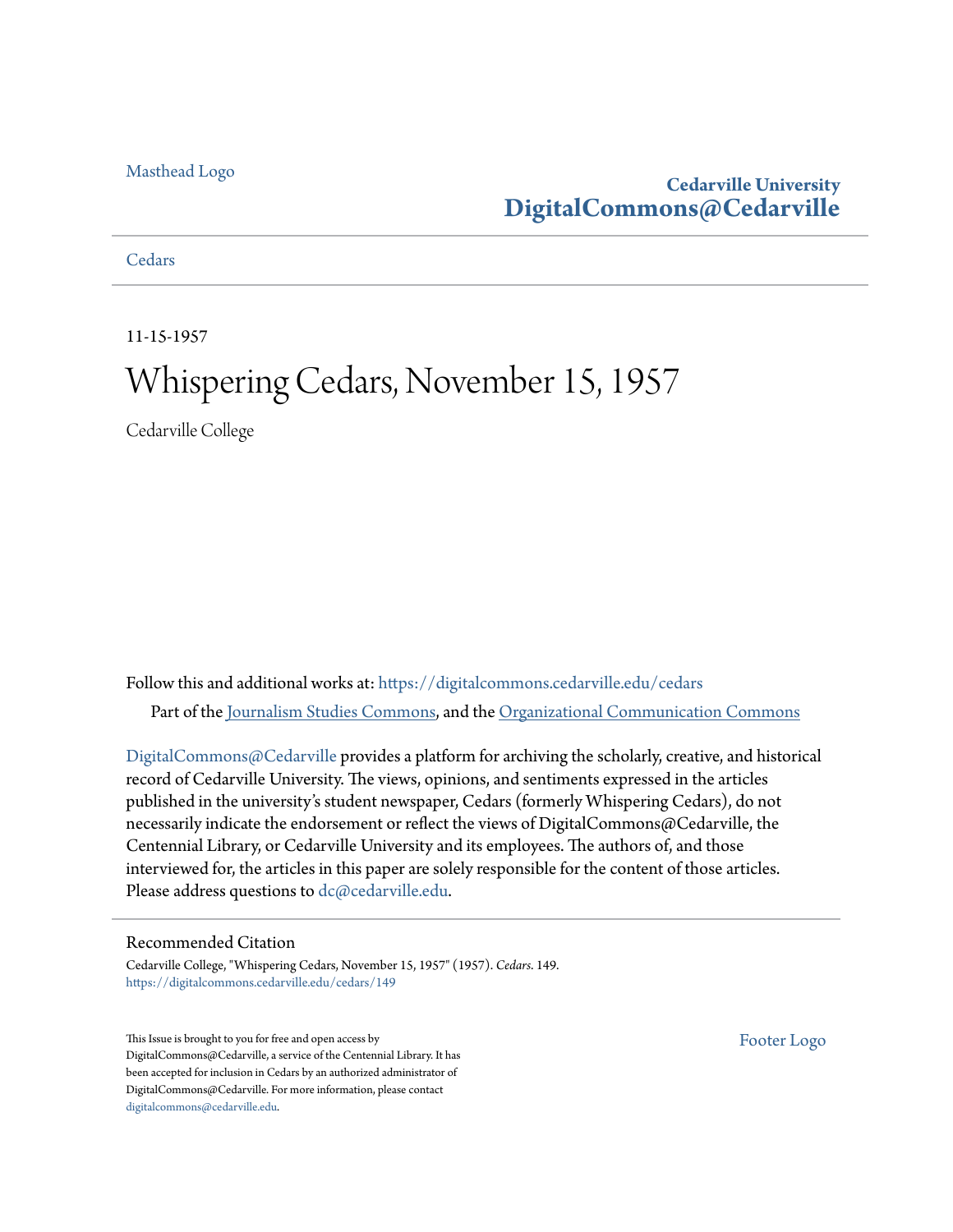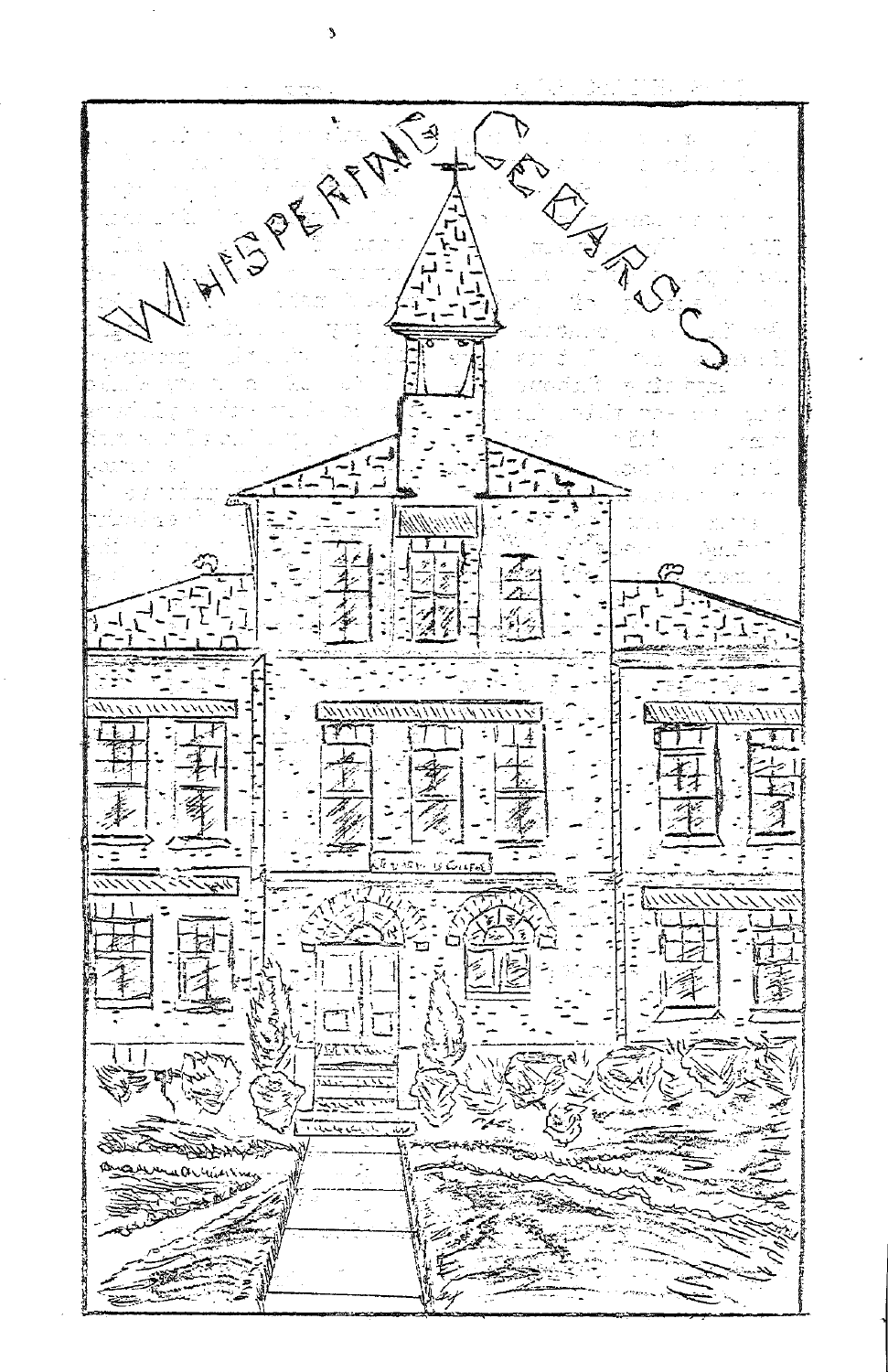"...And be content with such things as ye have." It is a shame that " everyday cannot be an official Thanksgiving Day to impress upon our minds the blessing of praise. God is so generous that. He does not let us give Him anything without giving us something in return. This includes Thanksgiving. Have you ever devoted your whole prayer time to Thanksgiving? Once you start enumerating God's blessings to you, you will discover that many incidents in your life are blessings which you have failed to recognize a s such

In return for our praise, the Lord will fill your life with contentment and peace.

WHISPERING CEDARS STAFF Ruth Yost . . . . Editor Esther Chesebro.asst. ed. Fred Brooks Alberta Carr Keith Collett Carolyn Hale Bob Humphreys Ruth Himsel Dave Matson Cliff Miller Sandra Millikin Hublall Sookram Mr. Wittig . . . Advisor

Music reflects the personality of man as does his speech and mannerisms. An analysis of different types of music reveal a certain cause-and-effect relationship. The 19th century American negro ballad vividly portrays a life of slavery while the cow-boy tunes picture the lonely life of a ranch hand. If this be true. what does jazz picture in the life of the American.  $\_$  Basically, jazz is the result of shifting the major beat to the minor and vice-versa. Is not this what the people of our land are doing with their lives? The minors of entertainment, relaxation, and material gain are shifted to majors and the vital issues of life that should be majors are relegated to minor positions. This shift can be observed in nearly all of the areas of human life today. Is it not logical that since music is a reflection of the people, that those who are rajoring on minors should have a music suitable to them? If you love jazz, please examine your life to see if you have your majors and minors reversed.

I John  $2:15$ 

¢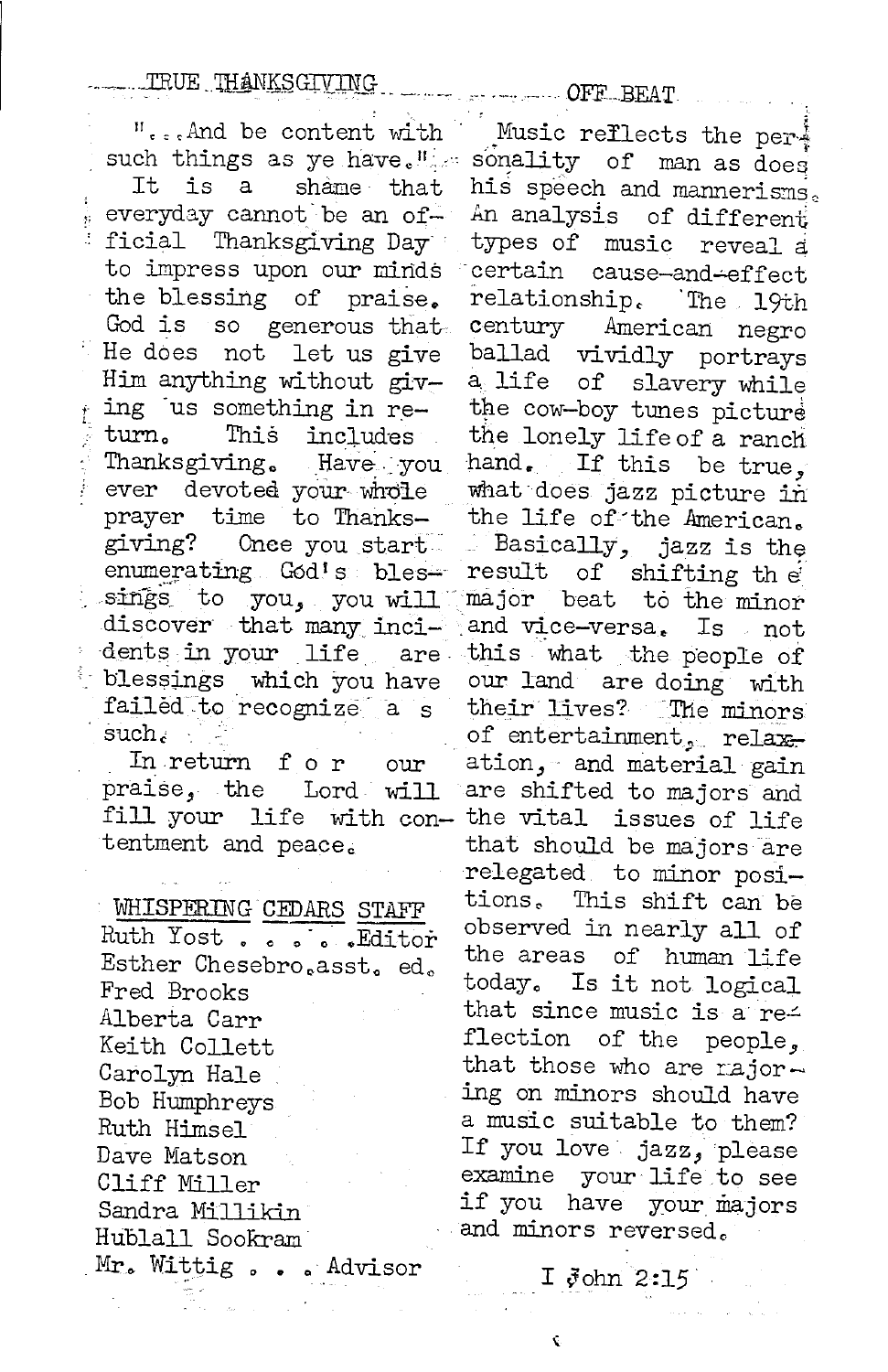## GAMM CHI CELEBRATES FIRST INITIATION

Tuesday, November 19th, at 7:30 p.m. in the Reformed Church of Xenia the members of Gamma Chi gathered to initiate those who have joined the society this year.

A business meeting preceded the ceremony. When the business session adjourned, candles were lit. President Wanda MHorn briefly addressed the group on the purpose and plan of the society. She then instructed each оf the initiates to come to the front as her name was called. Each girl, after signing her name on the roll, received a candle which was lighted by the President. As the new members took their places in the reception line, Lucy Lyons, the secretary, read guide verse to them. a. Mrs. Ambrose, the society advisor, closed the ceremony with prayer.

 $\int A$  scroll, bearing the insignia of the society decorated the wall behind the president's desk. Red and white carnations brightened the refreshment table. Alberta Carr, Ruth Smelser, and Esther Chesebro were responsible for these arrangements.

A light luncheon concluded the activities of the evening.

#### THE MIRACIE

The 1958 "Miracle" is well under way. .

Two "signatures" of 16 pages each have already been sent to Taylor Company, the firm which is printing our books this year.

The yearbook staff appreciates the cooperation that has been shown on the part of the students. and hopes that they will be as helpful when the snapshot . contest and the advertising campaign begin.

The new "Miracle" will be very different from any previous annual, and it is believed that it will be one you will be proud to own.

## FIRST PEP RALLY OF SEASON

The first Pep Rally of the 1957-58 basketball season was held Friday evening in the gymnasium. Students practiced yelling our school cheers under the leadership of (Cont'd on page 5)  $\mathbf{r}$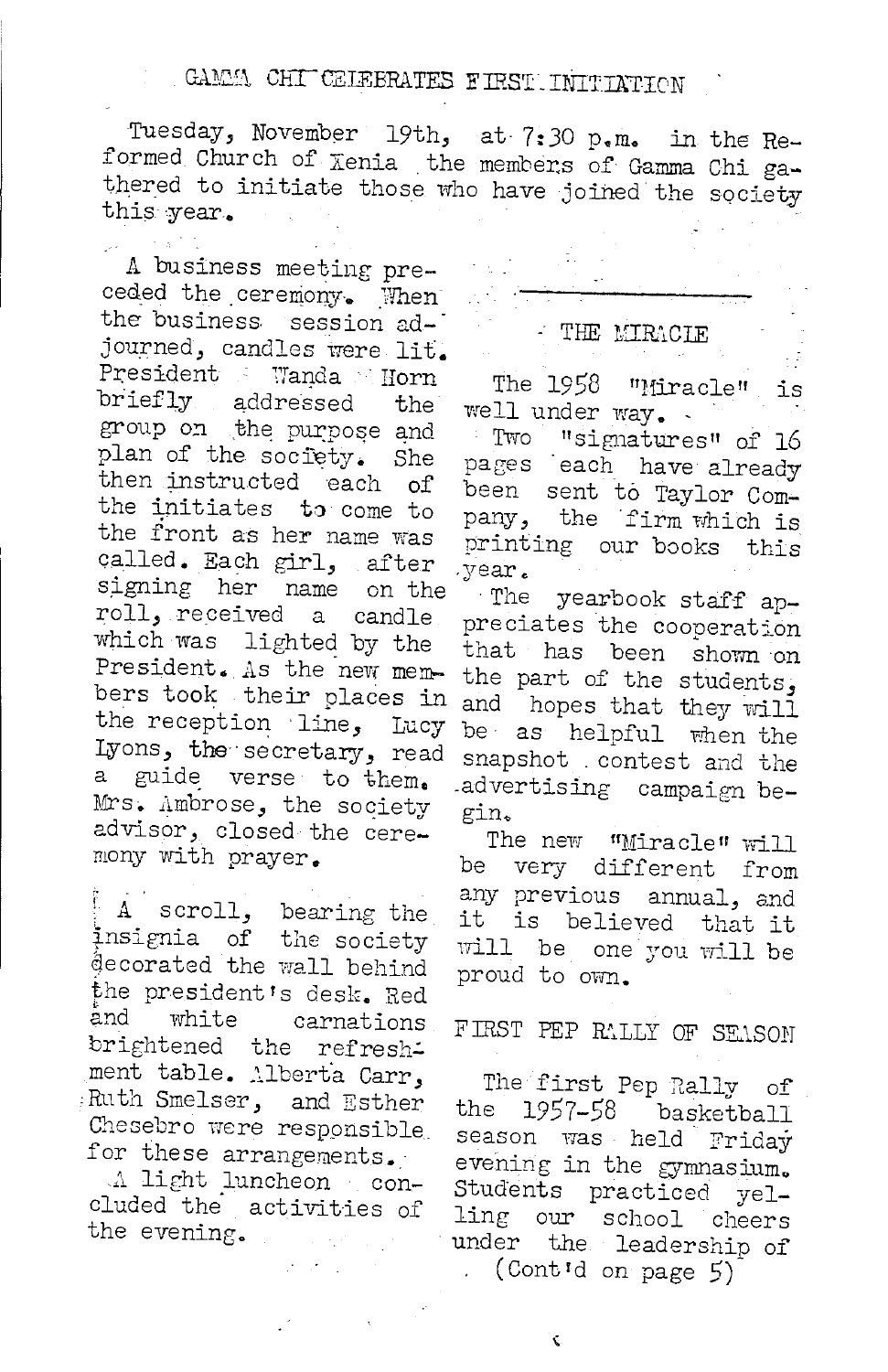, This past· week was a very eventful week. The basketball team has been going strong for the game on Saturday night.

Tuesday night, November 19, was-the formal initiation of Gamma Chi, held in the banquet room of the First-Reformed Church in Xenia.

Thursday, November 19, the Varsity C decided to have their initates wear football equipment for the day and to have a closed evening initiation.

Frigay night, November <sup>2</sup>2, in the gym was the Pep Rally for the Saturday night game.

Monday night, November 25, the Thanksgiving Bancµ et was held in the. Rustic Inn in Springfield.

#### QUOTATION

#### nExcess

violet, administration Friday<br>To smoothe the ice, or evening.<br>add another hue In order to set up the<br>Unto the rainbow or with constitution 8 students<br>taper-light from different schools taper-light from different schools<br>To seek the beautecus eye stayed after the Friday<br>of heaven to garnish,...evening lecture. On Sat-<br>Is wasteful and ridicu- urday all the represent-<br>lous excess. atives amended and revis-<br>

#### STUDENT COUNCILS MEET

on November 22nd and 23rd student council rep~ resentatives from Christian colleges and Bible Institutes· located in California, Canada, New<br>York, Ohio, etc. gathered for a meeting at the Westminster Hotel in Winona Lake. President, Paul Van Kleek, Advisor, Dr. C. R. Maddox and Senior representative Maurie& Stone went to represent our school.

These students met to discuss pertinent subjects and pressing pro-<br>blems of Christian schools. Some of these were: school government, social problems, Chris~ tian service, student and community relations; and academic problems.

Dr. Voller, from Roberts Weslyan college and who<br>has served as student Excess<br>
councellor at Michigan,<br>
To gild refined gold, to very interesting lecture<br>
paint the lily, on the place that student<br>
To throw a perfume on the councils hold in school<br>violet,<br>
administration Friday

(Con't on page  $5$ )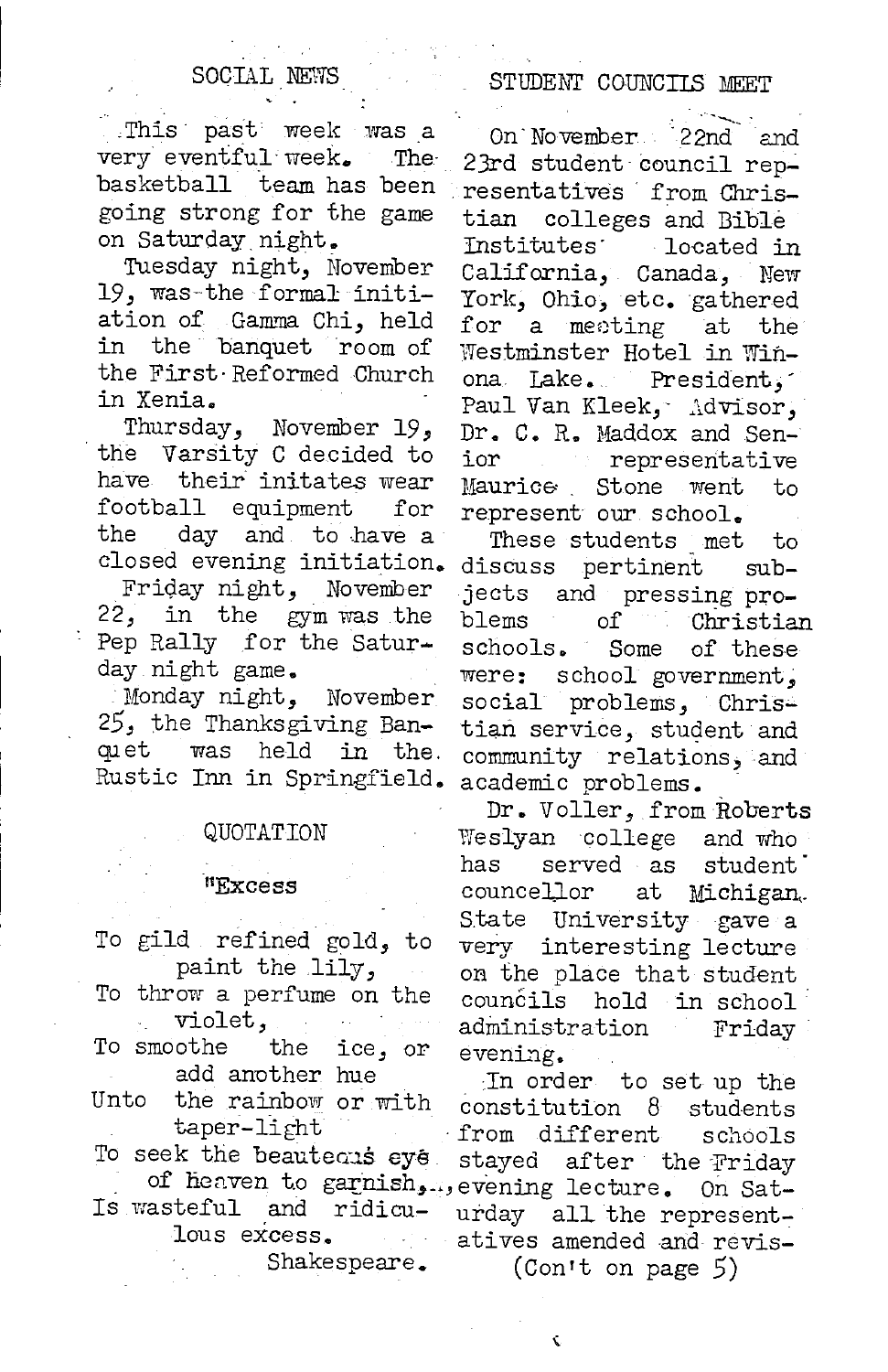The annual Thanksgiving Banquet was held on Mon- . . . that the boys who semi-formal affair w a s were "real" painters. held at the Rustic Inn in Springfield.

The lovely tables were decorated in fall colors with "Horns of Plenty," and open Bibles måking up the center pieces.

After a delicious ham dinner a program consisting of a chorus time. a few remarks by President Jeremiah, and a short musical was presented before the showing of the film, "Martin Luther."

"Dr. Williams closed the program with práyer.

FIRST PEP RALLY OF SEASON

(Cont'd from Page 3) Cheerleaders, Sandy Millikin, Marlene Davis, Esther Weiss, and Rosemary Smith. The pep band beosted our enthusiasm and the baskethall players were introduced. Thus the season begins with a bang.

STUDENT COUNCILLET (CONT of From Page 4) ed it. so that now it can be sent to all t he schools. Those schools ....that the walk from the that were present were... ... charter members.

Our president reported that the meetings were very profitable and inspirational.

We heard....

day night, November, 25. The painted the Junior rock

... that the names Petry and Purdy go very well together.

... that this Thanksgiving vacation came at a most needed time.

.. that the girls in the Girls' Dorm w h o are always up in the air and harping are not always ∙angels.

....that there was a connection between a certain Harriman Hall resident and the Girls' Dor  $m<sub>0</sub>$ Could it be Marlene?

...that the 2 Ruths like to go to Cleveland much more than to stay here. Do they have an ulterior motive?

...that Les Webster likes Columbus. Could it be because Nancy lives there.

Girls' Dorm to Cedar Hall is along cold one, but that Dave is so far up in 7th heaven he is not aware of it. Think  $SO<sub>9</sub>$ Glenda?